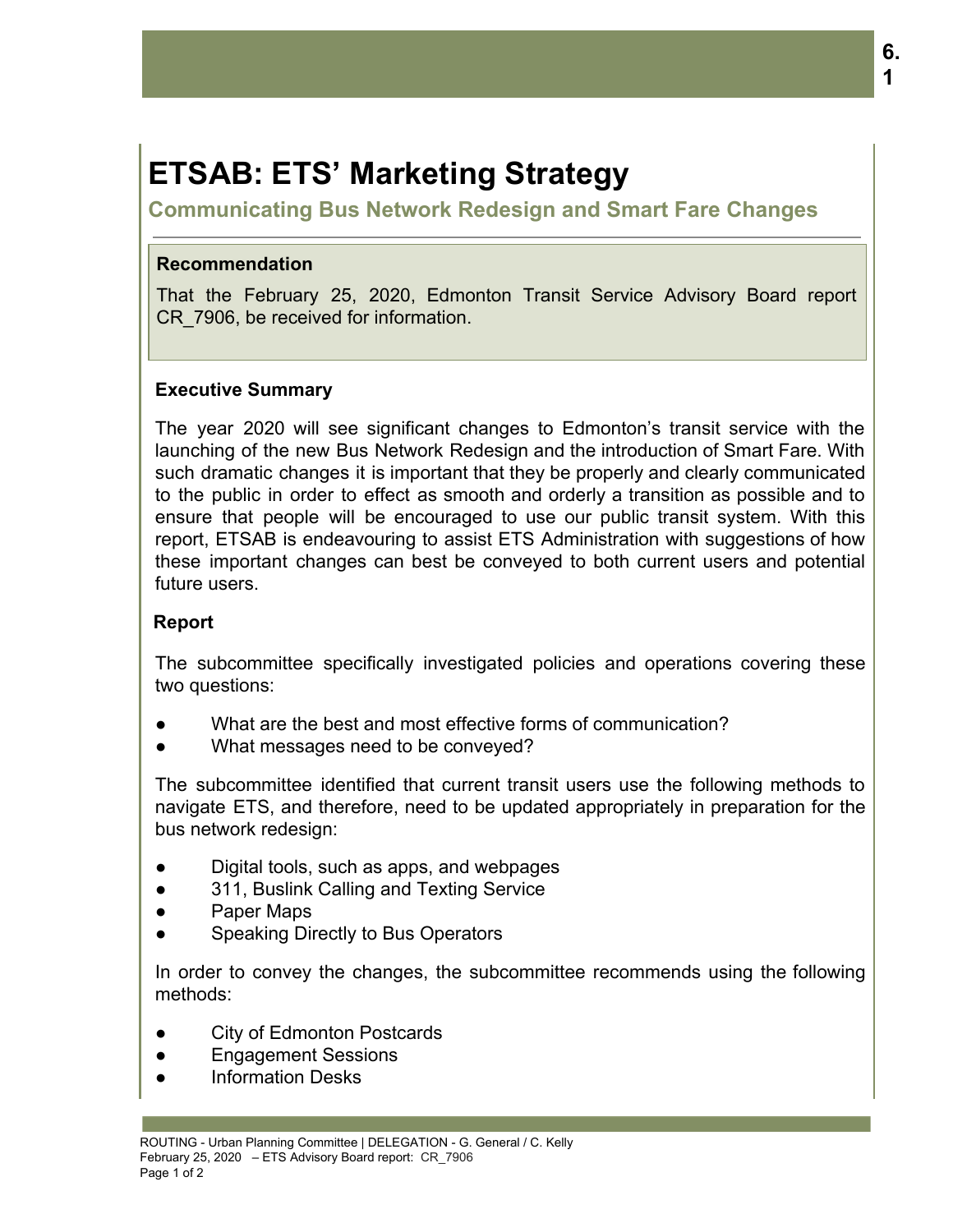- **Print Media**
- Radio and Television
- Social Media Accounts
- **•** Edmonton Public Library

In order to effectively convey the changes, the subcommittee recommends that answers to these key questions be included in all the messaging:

- Is my bus route changing?
- Is my bus stop still going to be there?
- How do I find out how the changes are going to affect me?
- How can I effectively compare the current bus routes and the new bus routes in real time, so I can predict my options and make plans for the future?
- How do I find out what bus to take?
- How much will my trip cost?

The recommended timeline is outlined as follows:

| Date                    | Action                                                                                                                                                                                                                                                                                                                                                                                                                                                                                             |
|-------------------------|----------------------------------------------------------------------------------------------------------------------------------------------------------------------------------------------------------------------------------------------------------------------------------------------------------------------------------------------------------------------------------------------------------------------------------------------------------------------------------------------------|
| February to May 2020    | Information in newspapers<br>$\bullet$<br>City of Edmonton Postcards<br>Information on social media and on ETS and City of Edmonton<br>websites<br>Information available at EPL branches and other City Facilities<br>$\bullet$                                                                                                                                                                                                                                                                    |
| June to September 2020  | Make available trip planning information for the new system on<br>websites and mobile apps as well as on paper<br>Provide information/education videos on YouTube.<br>$\bullet$<br>Promote the availability of these products via newspapers,<br>$\bullet$<br>radio/<br>TV, social media and websites.<br>Conduct engagement/education sessions at community<br>centres, summer festivals, and transit stations.<br>Information signs on bus stops<br>$\bullet$<br>Try to appear on call-in shows. |
| From Mid-September 2020 | Direct marketing to non-users by promoting the 'new and<br>improved transit system.<br>Consider the possibility of a couple of fare-free days                                                                                                                                                                                                                                                                                                                                                      |

#### **Attachment**

1. Report: ETS' Marketing Strategy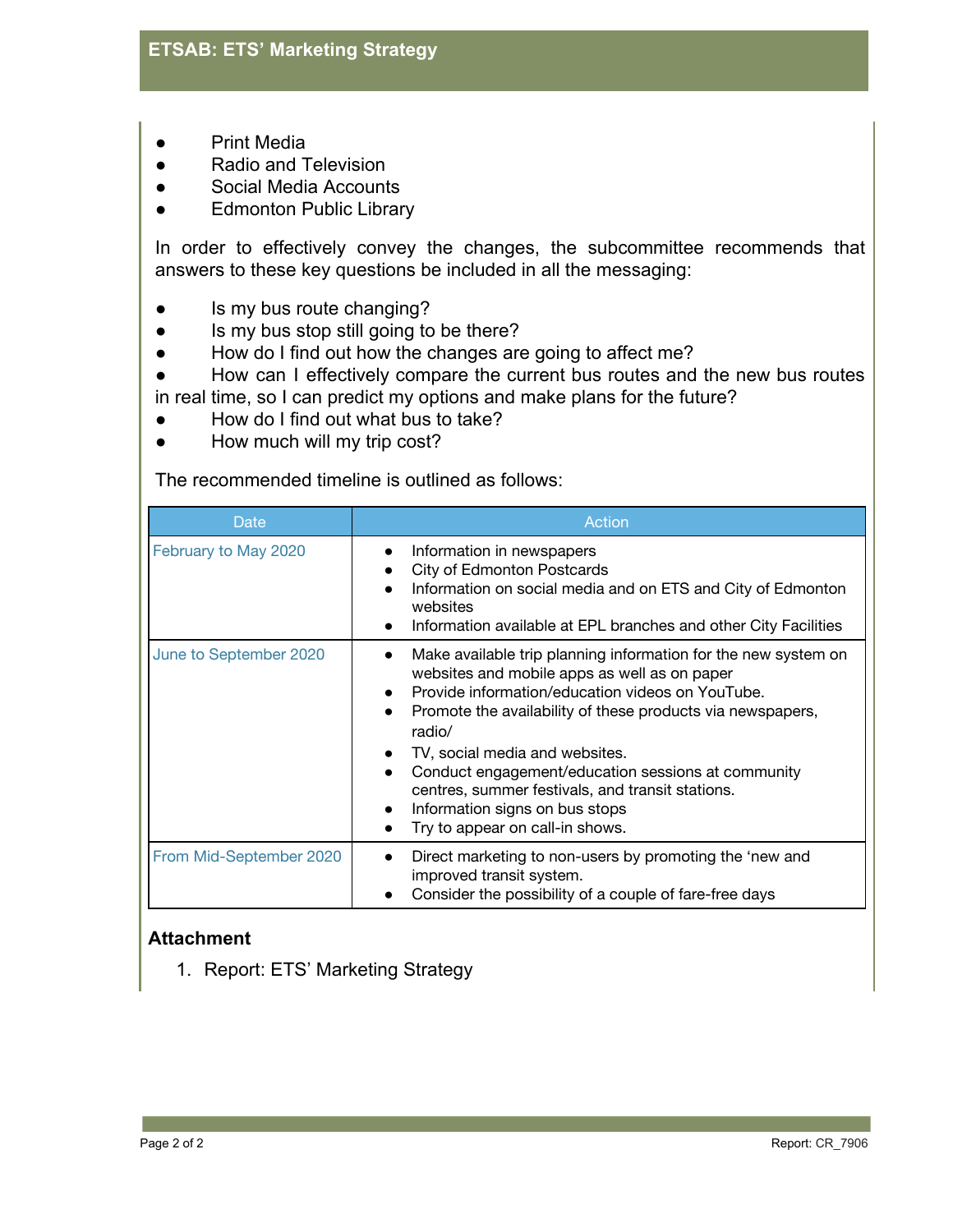# **ETSAB: ETS' Marketing Strategy**

# **Communicating Bus Network Redesign and Smart Fare Changes**

# **Introduction**

The year 2020 will see significant changes to Edmonton's transit service with the launching of the new bus network redesign and the introduction of Smart Fare. With such dramatic changes it is important that they be properly and clearly communicated to the public in order to effect as smooth and orderly a transition as possible, and to ensure that people will be encouraged to use our public transit system. With this report, ETSAB is endeavouring to assist ETS administration with suggestions of how these important changes can best be conveyed to both current users and potential future users.

Our assessment focuses essentially on two questions:

- What are the best and most effective forms of communication?
- What messages need to be conveyed?

A wide ranging number of Edmontonians were consulted, including some City Councillors, the Accessibility Advisory Committee, and a few other transit authorities within Canada, who had recently incorporated significant changes to their system to see what they felt worked for them. In addition to this, members of the sub-committee spoke with friends, coworkers, non-profit organizations that serve the community and neighbours about how they prefer to get such information and what they feel they need to know about the changes. During the final stages of our inquiries we also met with representatives of ETS Administration who are developing their marketing strategy and were pleased to find that they had arrived at many of the same conclusions that are present in this report.

#### **Methods of Communication**

#### **1. Digital**

It became quite clear during our inquiries that the vast majority of people get their information by digital means. When it comes to transit information, the most common method is use of mobile phone apps and, to a lesser degree, the ETS website. Social media apps are used for updates. While the widespread use of these media types is encouraging, we must remember that there are still many who do not use this method and rely on more traditional methods of seeking information.

ETSAB members also undertook an accessibility analysis of the ETS website, and were pleased to see that the vast majority of pages follow current web content accessibility guidelines. For example, the ETS website seems to:

- provide alternatives for non-text content, such as alternative text for images;
- have good contrast between text and background items;
- use proper markup techniques, not conflating form and content, thus enabling screen readers to render content as intended;
- accommodate a wide range of zoom levels, with content adapting to a smaller view port seamlessly; and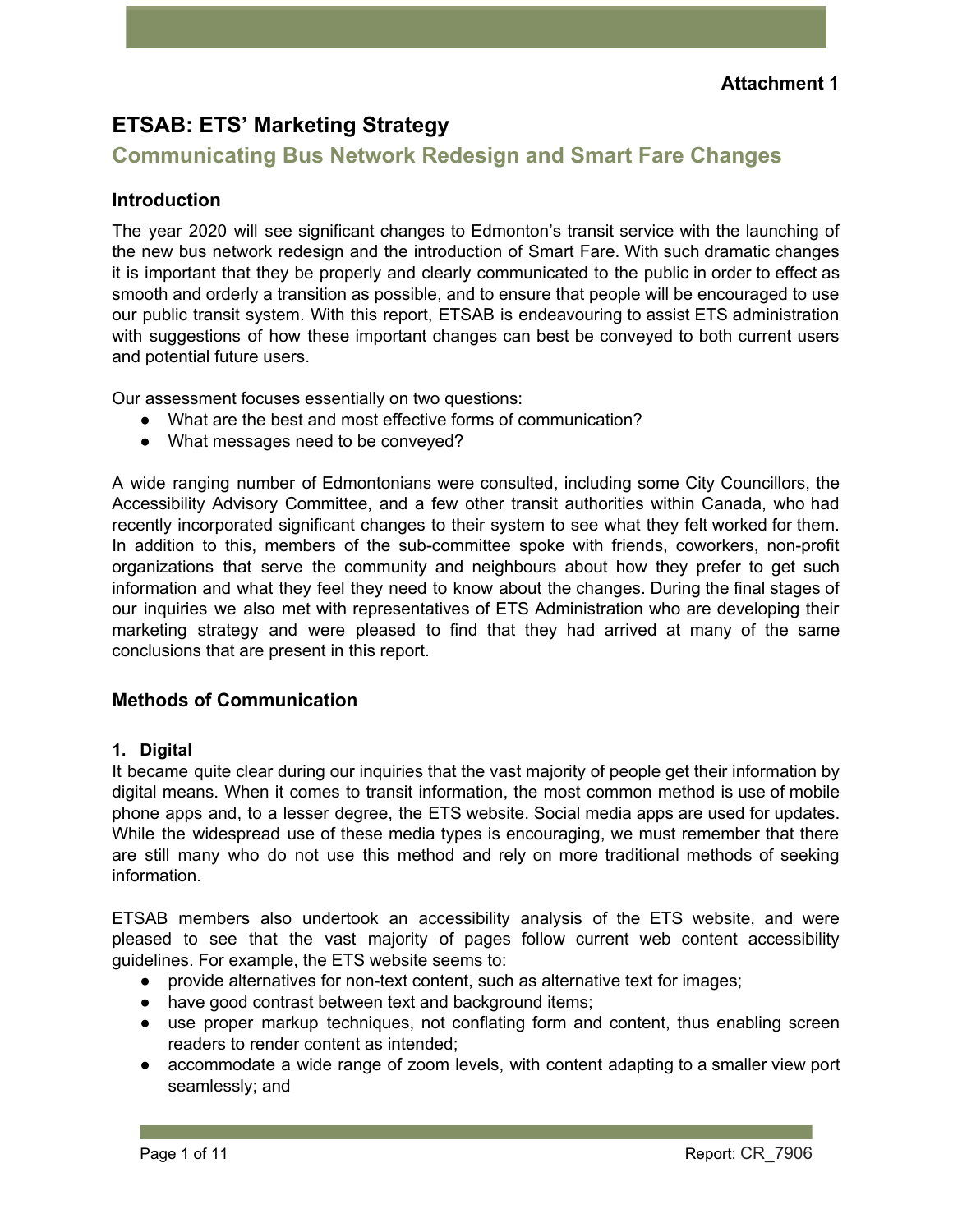● accommodate keyboard-only navigation (which was established in cooperation with the Accessibility Advisory Committee).

However, while the current ETS website seems to be highly accessible, some older elements remain hyperlinked, or are shown as top search hits on google, that are not consistent with current ETS/*edmonton.ca* branding, or do not follow the design, and accessibility practices, and appear dated in comparison (refer to Fig. 1):

- a second version of the *ETS Trip [Planner](http://etstripplanner.edmonton.ca/RouteSchedule.aspx)* (at <http://etstripplanner.edmonton.ca/PlanYourTrip.aspx>) including the route schedule viewer at <http://etstripplanner.edmonton.ca/RouteSchedule.aspx>);
- the [Virtual](https://www.seevirtual360.com/themes/52/VirtualTour.aspx?listingID=10506) Tour [\(https://www.seevirtual360.com/themes/52/VirtualTour.aspx?listingID=10506\),](https://www.seevirtual360.com/themes/52/VirtualTour.aspx?listingID=10506)

| l = 1<br>IS                                                                                                |                          |                         | <b>ETS TRIP PLANNER</b>                                                                     |                           |                             |                       | <b>Edmonton</b>                                                              |
|------------------------------------------------------------------------------------------------------------|--------------------------|-------------------------|---------------------------------------------------------------------------------------------|---------------------------|-----------------------------|-----------------------|------------------------------------------------------------------------------|
| <b>Bus Stop Schedules</b><br>Plan Your Trip                                                                | Route Schedules          |                         | <b>Detours &amp; Bus Stop Closures</b>                                                      |                           | <b>Subscribe for Alerts</b> | <b>School Service</b> | <b>ETS</b>                                                                   |
| Detours & Bus Stop Closures                                                                                |                          |                         |                                                                                             |                           | Report a Bug<br>$He$ l $p$  | <b>ETS Maps</b>       |                                                                              |
| See how detours & closures affect your route or bus stop<br>Your Route #<br>Your Bus Stop #                |                          |                         |                                                                                             |                           |                             | <b>System Maps</b>    | <b>Transit Centre Maps</b><br><b>Route Schedules &amp; Maps</b>              |
| Enter full Route number or LRT line                                                                        |                          | $\overline{\mathbf{r}}$ |                                                                                             |                           |                             |                       | <b>ETS Trip Tools</b>                                                        |
| Ongoing detours & closures for: All routes, all bus stops<br>Detours (12)<br><b>Bus Stop Closures (20)</b> |                          |                         |                                                                                             |                           | <b>Print Detours</b>        | <b>Google Transit</b> | <b>General Service Alerts</b><br>and Maintenance                             |
| <b>DETOURS -</b>                                                                                           | <b>ROUTE(S) AFFECTED</b> | <b>REASON -</b>         | <b>DESCRIPTION</b>                                                                          | <b>START DATE *</b>       | <b>END DATE +</b>           |                       |                                                                              |
| <b>Special Event: Kaleido Family</b><br><b>Festival</b>                                                    | 5.8                      | Planned<br>Detour       | The total closure<br>of 118 Avenue<br>from east of 91<br>Street to w                        | Sep 13, 2019 Sep 16, 2019 |                             |                       | <b>General Service Alerts</b><br><b>Elevator &amp; Escalator Maintenance</b> |
| <b>Special Event - Stadium Bus stop</b><br><b>Closure - Eskimos Football Game</b>                          | 125                      | Planned<br>Detour       | <b>Stadium Road</b><br>closure is due to<br>the Eskimo                                      | Sep 07, 2019 Sep 07, 2019 |                             |                       |                                                                              |
|                                                                                                            |                          |                         | Football game at<br>$\mathcal{L}_{\text{max}}$                                              |                           |                             |                       |                                                                              |
| <b>Closure of EB Saskatchewan Drive</b><br><b>East of 104 Street</b>                                       | 52                       | Planned<br>Detour       | <b>Bus Pad</b><br>Installation                                                              |                           | Sep 07, 2019 Sep 07, 2019   |                       |                                                                              |
| <b>Closure of Mactaggart Drive North,</b><br><b>East of Rabbit Hill Road</b>                               | 35, 37                   | Planned<br>Detour       | <b>Road Widening</b>                                                                        | Sep 03, 2019 Oct 19, 2019 |                             |                       |                                                                              |
| <b>Closure of Mactaggart Drive S</b><br><b>East of Rabbit Hill Road</b>                                    | 35                       | Planned<br>Detour       | Road Widening                                                                               | Sep 03, 2019 Sep 04, 2019 |                             |                       |                                                                              |
| <b>Special Event 124 Street Farmers</b><br><b>Market (SUNDAYS ONLY)</b>                                    | 1,100                    | Planned<br>Detour       | <b>Special Event:</b><br>124 Street<br><b>Farmers Market</b><br>RTE 100 and<br><b>RTE 1</b> | Sep 01, 2019 Sep 29, 2019 |                             |                       |                                                                              |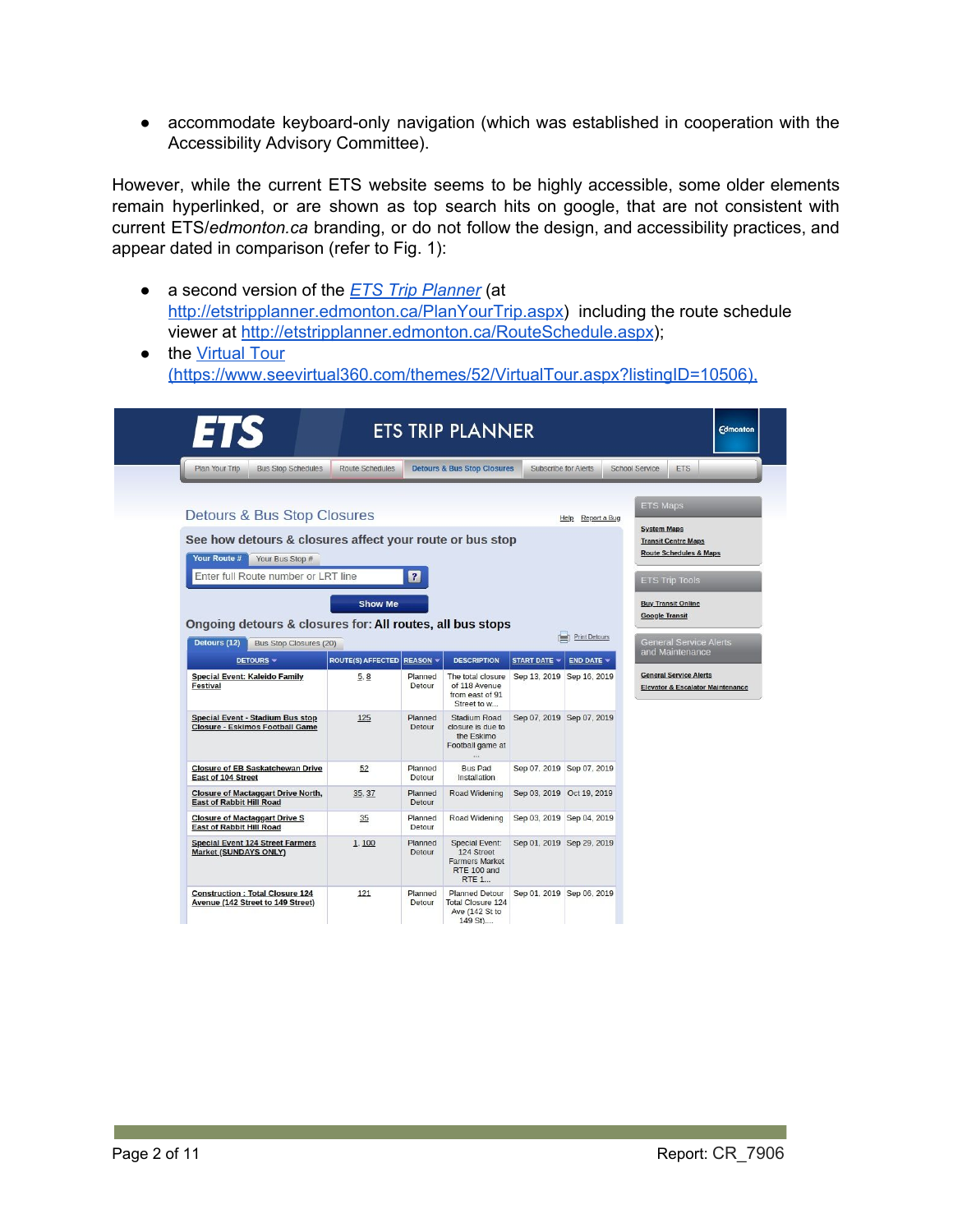

*Figure 1: A comparison of the two ETS Trip Planner web pages. The first image is the older version <http://etstripplanner.edmonton.ca/> while the second image is the newer version <https://www.edmonton.ca/ets/ets-trip-planner-app.aspx>. Both are still active and can cause confusion.*

Navigation on this older *Trip Planner* tool page (at [http://etstripplanner.edmonton.ca/\)](http://etstripplanner.edmonton.ca/) does not work in the same way, or show navigational elements in the same location, as all other ETS/*edmonton.ca* pages. It may thus be confusing to users of the site, especially to those for whom inconsistency or change can be challenging, or who rely on screen readers or related technology that renders content differently than a visual web browser such as Chrome or Firefox. It was noted that the newer version of the *Trip Planner,* available at <https://www.edmonton.ca/ets/ets-trip-planner-app.aspx>, is not affected by this.

ETSAB recommends taking the older version of the *ETS Trip Planner* offline, or updating it so that it matches the current, modern *edmonton.ca* style and accessibility practices. Additionally, ETSAB generally recommends providing just one trip planner tool to passengers, as the availability of two different tools with the same name may be confusing.

Also, the *Virtual Tour* videos do not seem to come with either a static audio transcript or subtitles, which is not in keeping with current accessibility practices. Just as for the *Trip Planne*r tool, the general layout and locations of navigational elements differ significantly from the rest of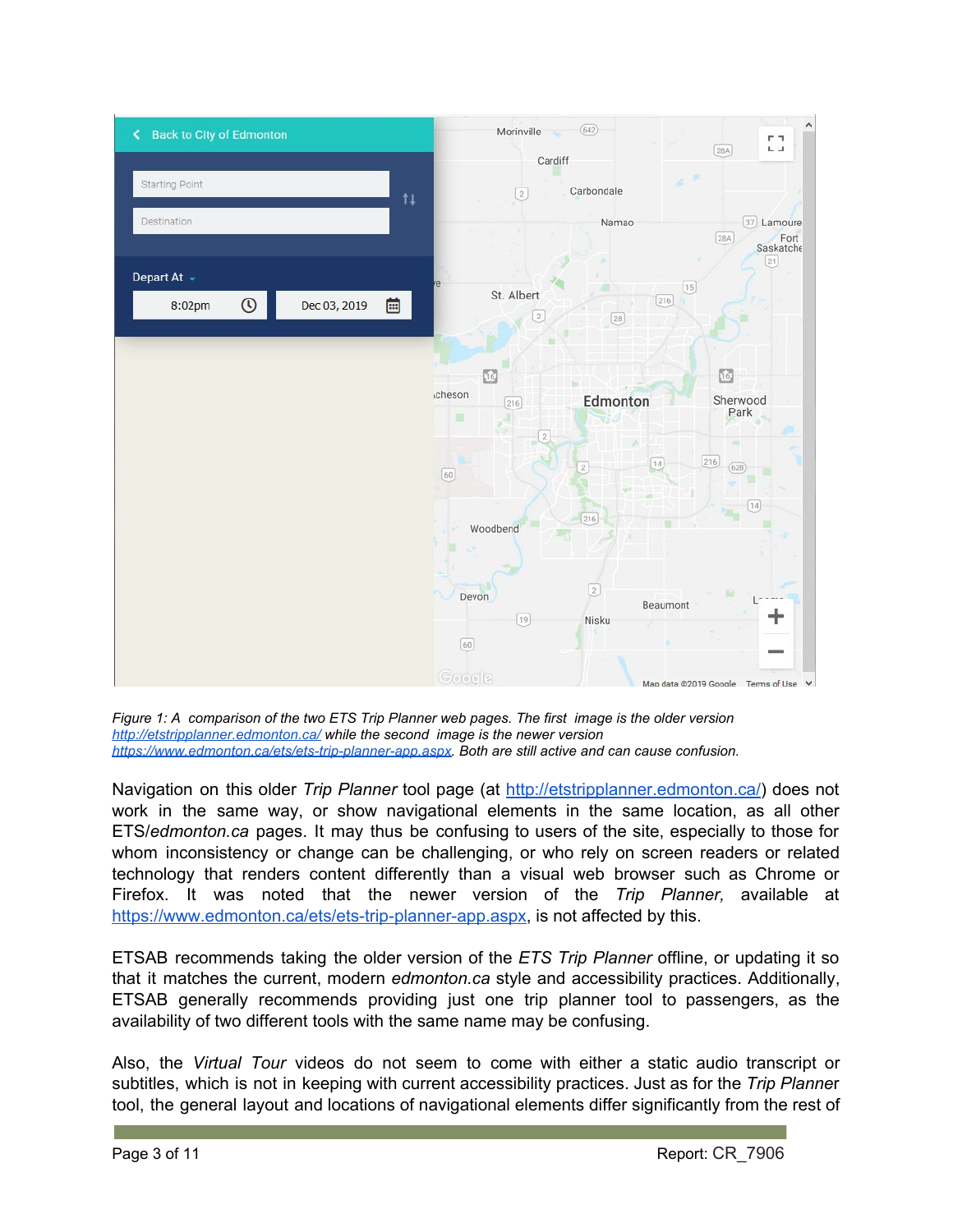the ETS website (see Fig. 2). While the current style, layout, and technology of the main ETS site, and the vast majority of its pages, seems to be highly compliant with current web content accessibility principles, ETSAB recommends ensuring that hyperlinked elements and resources are updated regularly according to current best practices, so that they may be accessible to as many users as possible.



**Edmonton Virtual Tours** SEEVIRTUAL Marketing & Photography Inc.

*Figure 2: The Edmonton Transit Service Virtual Tour webpage, which provides information about transit vehicles and stations.*

#### **2. 311 calls, Buslink Calling and Texting Service**

Many who do not use the above method continue to rely on phone calls to 311 for trip planning and other transit information. Many also utilize the *BusLink* Calling and Automated Texting Service to identify routes and departure times when at a specific bus stop.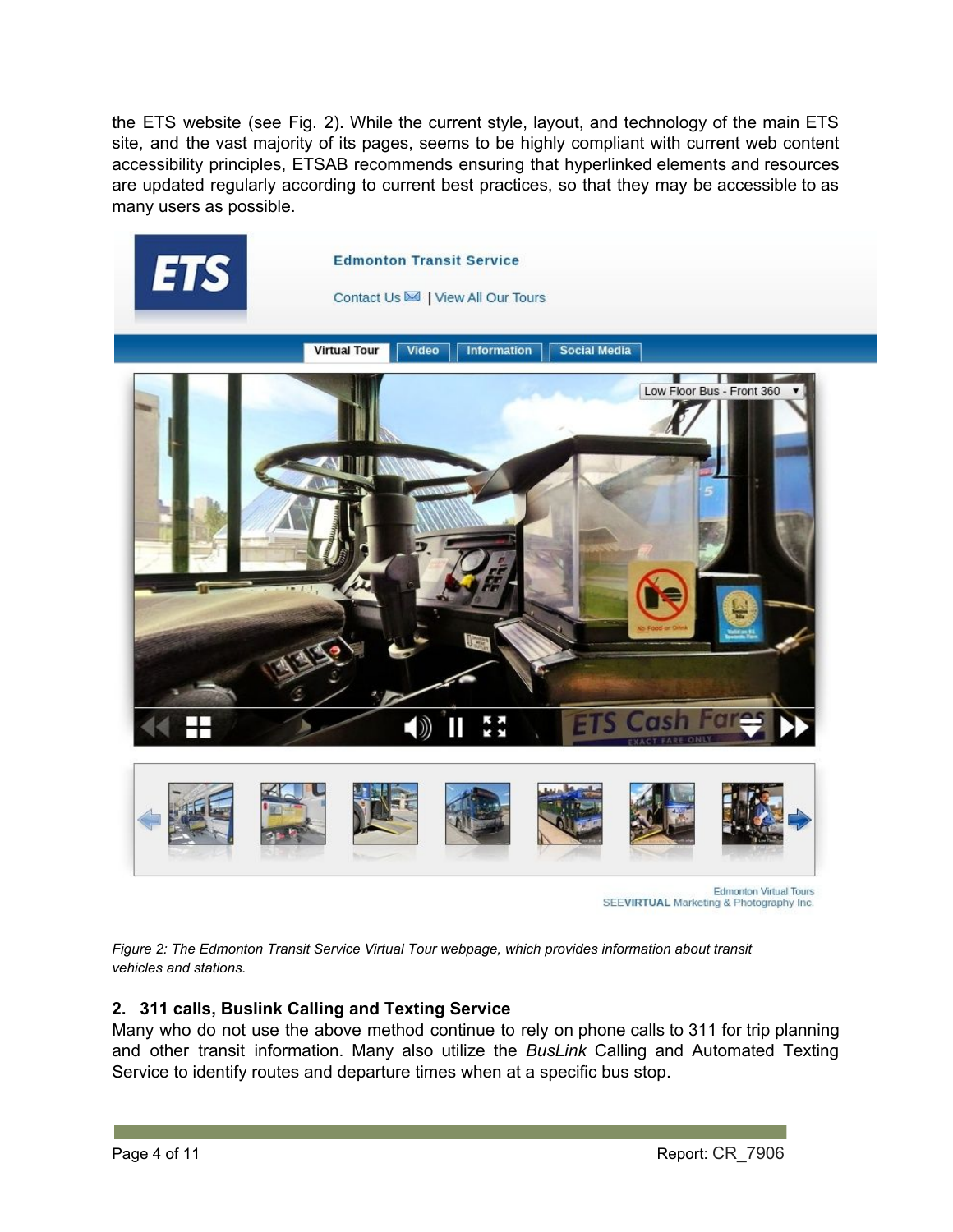#### **3. Paper maps**

We heard that there is still a considerable number of people who prefer to get route information and schedules from paper maps, particularly amongst older users of transit. It is important therefore that this type of product continues to be widely available under the new system. Paper maps are especially useful because they can be used to make data comparisons for historical purposes due to their static nature, and they also do not require a smart phone or a data connection, so that they may still be a preferred option for many.

#### **4. Speaking Directly To Bus Operators**

We heard that many transit users speak directly to the bus operators for help when taking transit. They either speak to the operators while buses are parked at a transit station, or on-route while the operator is driving the vehicle. The prompt, knowledgeable and friendly assistance of the operators gives many passengers confidence about their trip, particularly if passengers struggle with using digital or printed navigation tools.

#### **5. City of Edmonton Postcards**

We heard much praise for the postcards the City uses to deliver information to citizens' mailboxes. These are often used to let residents know about upcoming planning changes in their area, engagement sessions, or how to reach the City to provide input.

#### **6. Engagement Sessions**

This is another method the City already uses to good effect, although attendance often varies. Use of this method to explain and inform residents about the changes in the transit service would attract a good deal of attention, particularly if they were to be held close to the time of the change. Often people pay little attention until the changes are imminent. Such sessions could be useful to provide "hands on" demonstrations of the apps and website as well as provide written information for those who prefer that method (see Fig. 3 for an example from Grand River Transit).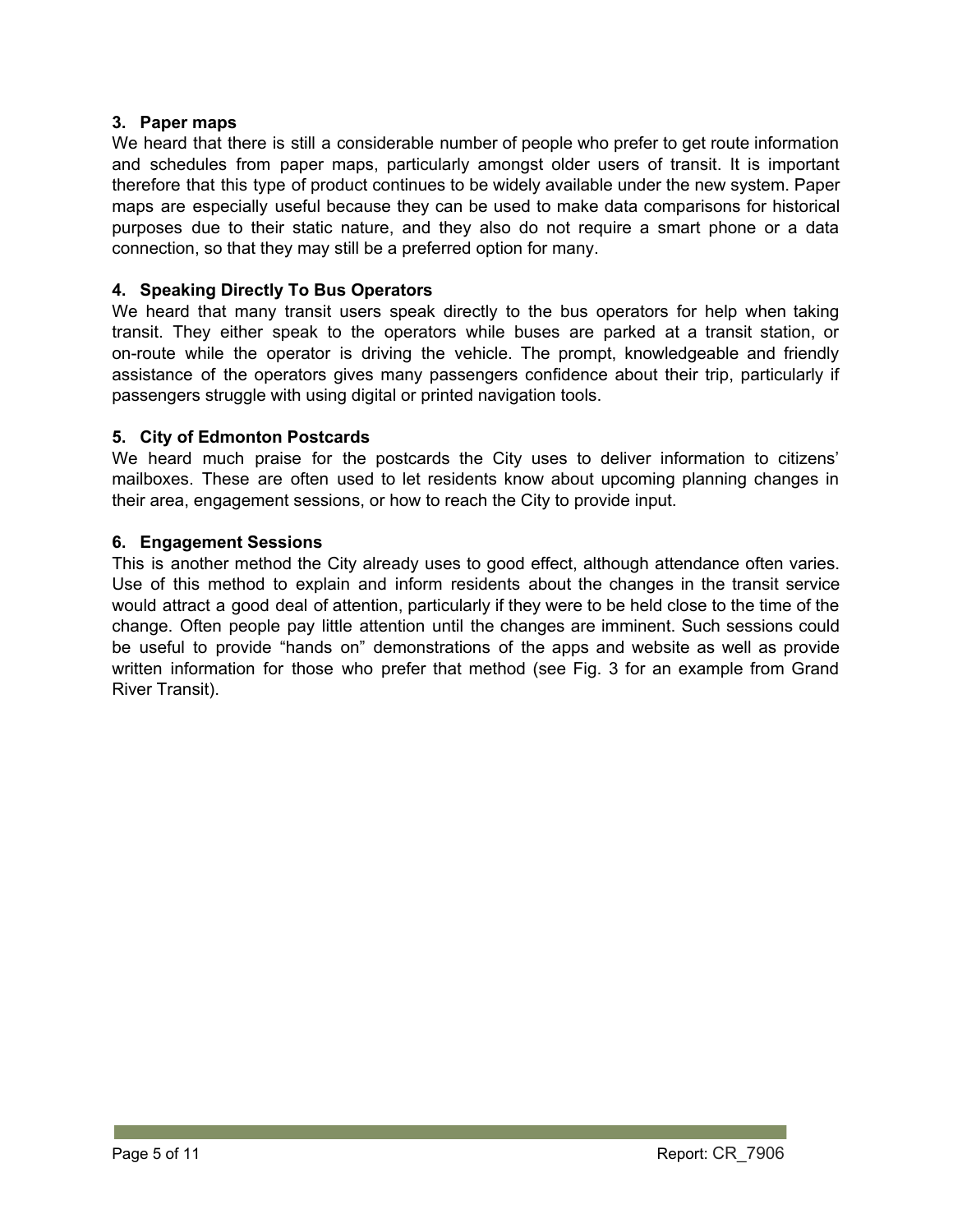

| <b>Schedules &amp; Maps</b> | Fa |
|-----------------------------|----|
|                             |    |

**About GRT** 

Q

|                                                                                                                                                                     | ē<br>A A A<br><b>C</b> SHARE |
|---------------------------------------------------------------------------------------------------------------------------------------------------------------------|------------------------------|
| May Service Education Days                                                                                                                                          | ••• Related Links            |
| Tweet <b>N</b> Subscribe<br><b>In</b> Like 1<br>Posted on Tuesday April 23, 2019                                                                                    |                              |
| Get to know your new GRT!                                                                                                                                           |                              |
| Join Grand River Transit for two service education days in May and learn more about ION, the EasyGO fare card, and how your<br>transit experience will be changing. |                              |
| Service education days will take place on May 3 and May 11 at the following ION stations:                                                                           |                              |
| Friday, May 3                                                                                                                                                       |                              |
| . Research and Technology   8 a.m. - 9:30 a.m.                                                                                                                      |                              |
| • Allen   10 a.m. - 11:30 a.m.                                                                                                                                      |                              |
| • Central Station   12 p.m. - 2 p.m.                                                                                                                                | 9<br><b>Trip Tools</b>       |
| • Mill   2:30 p.m. - 4 p.m.                                                                                                                                         |                              |
| Saturday, May 11                                                                                                                                                    | ⊙<br>Plan My Trip            |
| • Conestoga   10 a.m. - 11:30 a.m.                                                                                                                                  | a<br>Look Up Schedule        |
| · Laurier-Waterloo Park   12 p.m. - 1:30 p.m.                                                                                                                       |                              |
| · Victoria Park   2 p.m. - 3:10 p.m.                                                                                                                                | ≘<br><b>Next Ride</b>        |
| · Kitchener Market   3:30 p.m. - 5 p.m.                                                                                                                             |                              |
| See you at the stations!                                                                                                                                            | Alerts                       |

Figure 3: An announcement for an event to help educate transit users on transit network changes. Grand River *Transit, Region of Waterloo, implemented significant changes to their transit network in July 2019.*

#### **7. Information desks**

Use of information desks at main transit stations could be used to provide information similar to that of the engagement sessions. This method would be useful in that it would be reaching those who are current transit users and help to ensure they will continue their use of the system. Again, we believe that these sessions would be most effective in the month or so leading up to the changes and for about a week following the implementation.

#### **8. Print media**

It is common practice to place advertisements in the local newspapers, informing residents that there will be upcoming changes and where to get the detailed information about them. Similar notices could be placed in community league newspapers, reaching many residents at comparatively little cost. Consideration should also be given to the use of ethnic newspapers/ newsletters. Not only would this provide the information to many who may depend on transit, but the editors of these publications may be able to translate the notice into their preferred language. Readers of these local newspapers are also more likely to disseminate the information to members of their community, increasing reach and awareness through word of mouth. We do however, recommend that ETS's marketing department that they provide the advertisement or articles already translated in the enthic language. This is in order to have control of how the content is presented in these newspapers, and to ensure that the information is published in accordance to their established schedule.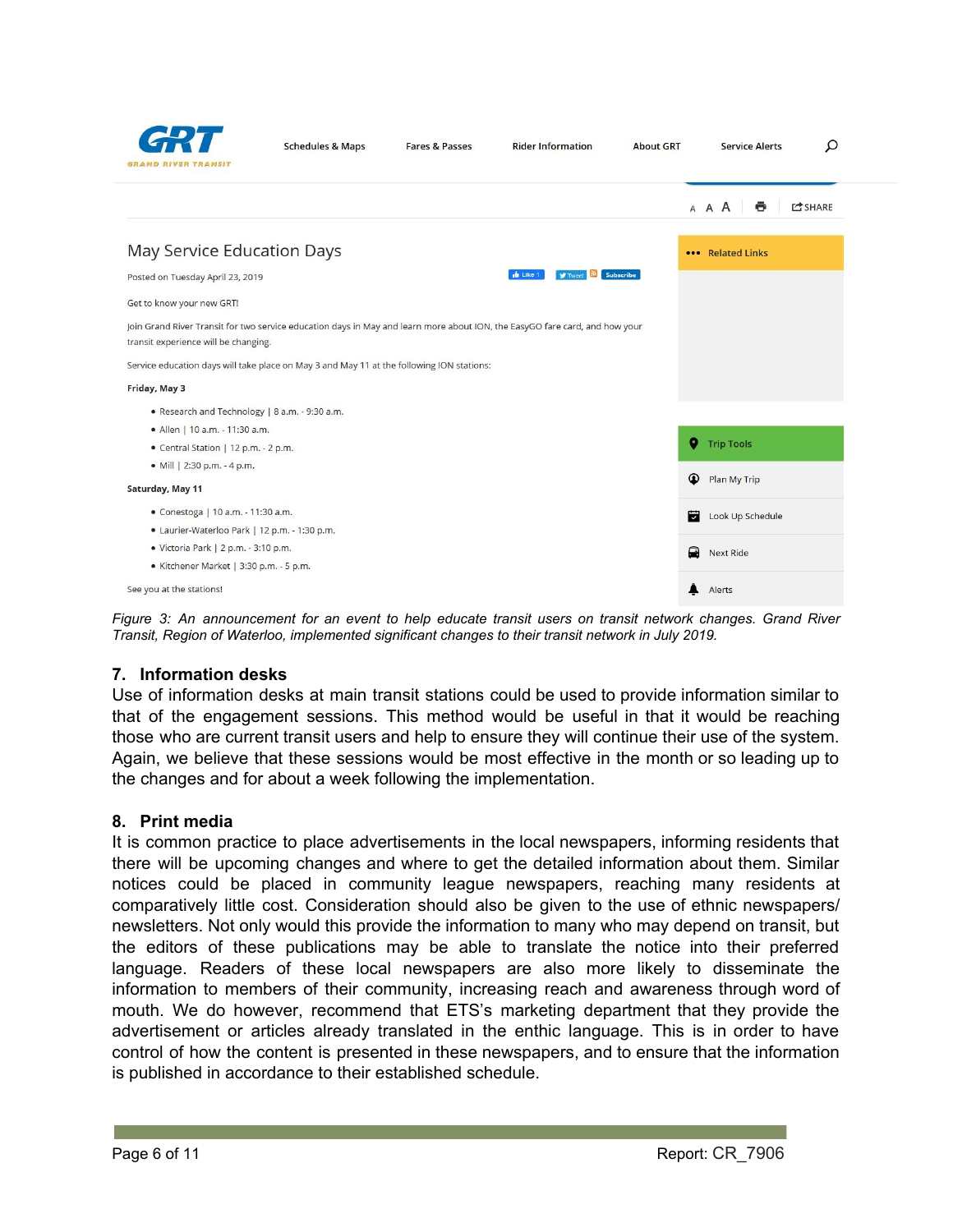#### **9. Radio and television**

Radio and television continue to be primary sources of information for many people and we have been informed by several media outlets that their personnel are generally willing to make themselves available when requested to do so. Invitations to attend information or engagement sessions could be forwarded to these outlets to good effect and they could be encouraged to provide information about the changes. Furthermore, Administration could make themselves available to be guests on radio or television shows and podcasts as another means of conveying information.

#### **10. Social media accounts**

Many residents of Edmonton use social media accounts to stay informed about current events and upcoming changes. Especially younger Edmontonians may primarily receive updates and information via social media, such as twitter, facebook, or instagram. Social media can thus be a beneficial tool in disseminating information, and official City of Edmonton social media accounts should post announcements frequently. This includes not only the social media pages of the City of Edmonton or the Edmonton Transit Service, but also those of other departments and elected officials.

Social media accounts of organizations and social causes should also be tapped into as a means of disseminating information. Examples are those of multicultural groups (ex. Pinoys in Edmonton, which has 11,000 followers), location-based groups or pages (ex. West Henday Community Page, North Side Hub) and community leaders with a large social media presence. Utilizing a variety of platforms to reach various demographics is valuable. These would be Facebook, Twitter and Instagram. We suggest some thought be given to providing educational videos relating to the changes to be posted on YouTube.

#### **11. Edmonton Public Library**

We would hope that staff at EPL could be encouraged to help patrons in the use of the apps and websites for trip planning and other information, as well as having available the paper maps and schedules for those who prefer that method. It would also be valuable to have a digital transit departures board in each branch, similar to the one at the Bay/ Enterprise branch.

#### **Messages that Need to be Conveyed**

Most feedback we received indicates that the main questions on peoples' minds regarding the changes to transit and the fare structure are:

- Is my bus route changing?
- Is my bus stop still going to be there? If not, where is my new bus stop?
- How do I find out how the changes are going to affect me?
- How can I effectively compare the current bus routes and the new bus routes in real time, so I can predict my options and make plans for the future?
- How do I find out what bus to take?
- How much will my trip cost?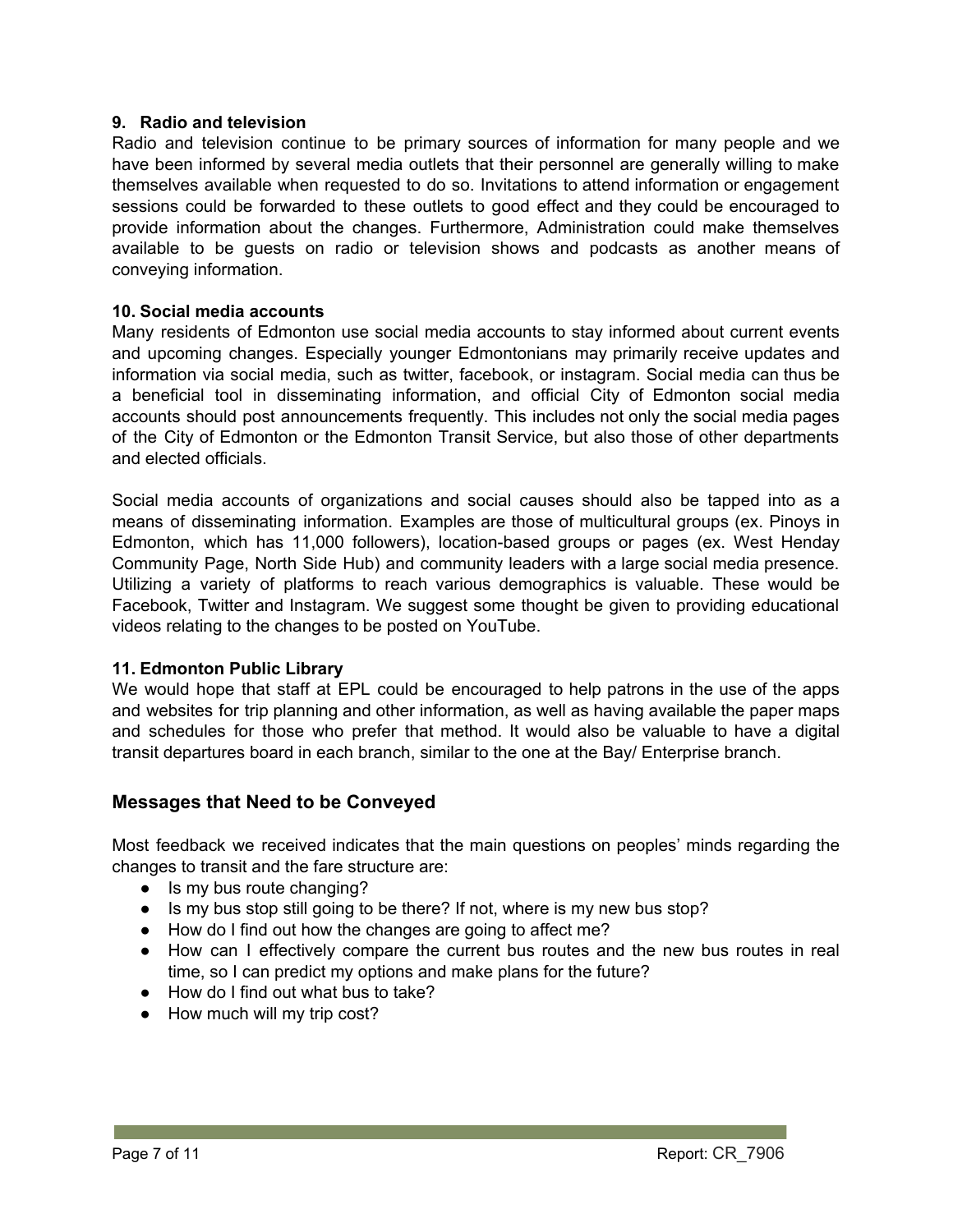#### **Prior to changes taking effect:**

General information alerting users that significant changes will occur should be released with reassurances that specific information will be readily available at least two months prior to the implementation. This information can be conveyed by the use of the above mentioned methods.

In the two month period prior to the changes taking effect, it is important that as much information as possible is provided as clearly as possible to current users of the system. We would suggest therefore that;

- Maps and schedules for the new system be available online and through mobile apps, the ETS website and through videos at least a couple of months prior to the changes taking effect. Ideally, these trip planning tools should also display the cost of the trip prior to the smart fare being introduced.
- The transit app, for example, currently gives heads-up notifications when there is a system-wide issue or outage; it should be investigated whether this type of pop-up notification could be used to advise users of the new network.
- It is important also to include the ability to cross-compare the old and new routes side by side, to provide the opportunity to analyze the duration of the trip as well as the location of the bus stops at certain times of the day.



Figure 4: Halifax Transit implemented significant changes to their transit routes in November 2019. To help inform *transit users of the changes, a schedule, map, and an online video is available on the website.*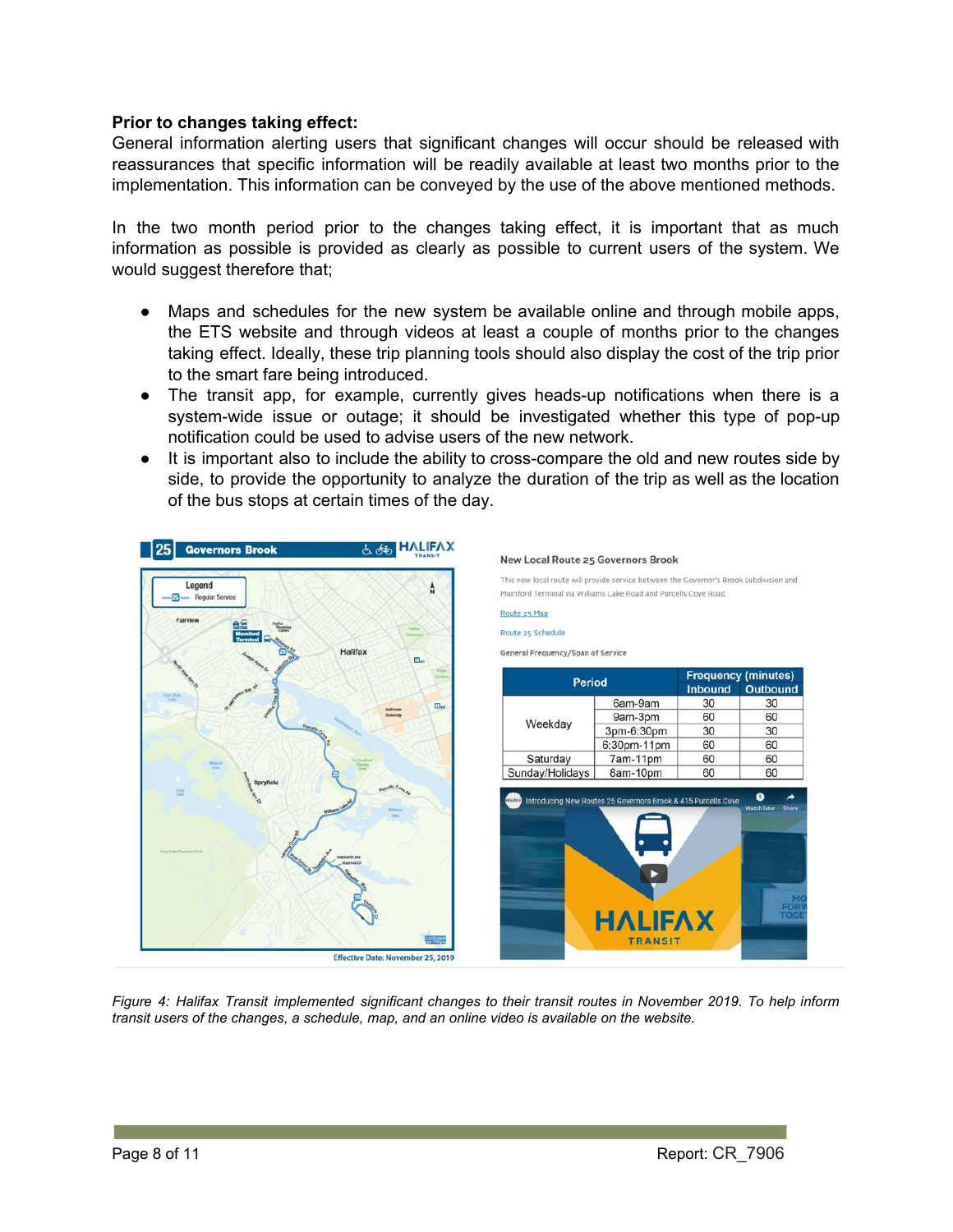

Figure 5: A screenshot of the interactive website that indicates the bus routes, as well as changes in bus stops, *whether the bus stop is newly installed, a previously installed one with changes, or one that will be discontinued.*

- Signs be posted at all current bus stops indicating how the users of that stop will be affected by the change. Will the stop continue to be available? If so, what will be the new route number and destination of the buses serving that stop? And if not, what are the best options to access the service from here?
- Engagement sessions be held at all major transit centres where information can be presented to current passengers including how to find information on digital platforms; as well as having paper schedules, maps and information available for those who prefer that method. Similar sessions could be arranged at community centres, seniors centres and other convenient community locations including many of the summer festivals in the City. A recommendation to capture the attention of transit users is to have a catchy element to the information desk. Ideas such as free coffee or doughnuts, or a fun mascot enthusiastically announcing that changes in bus routes are coming soon, can be a way to engage transit users.

#### **Following Implementation**

The above communication recommendations will most likely attract the attention of current users of the system and this, of course, is vitally important in an effort to maintain these customers. Once the new system is running we believe the marketing strategy should continue and be aimed particularly at recruiting new users. While the content of the messages will remain the same the emphasis should be on *"Check out our new, improved, more efficient transit*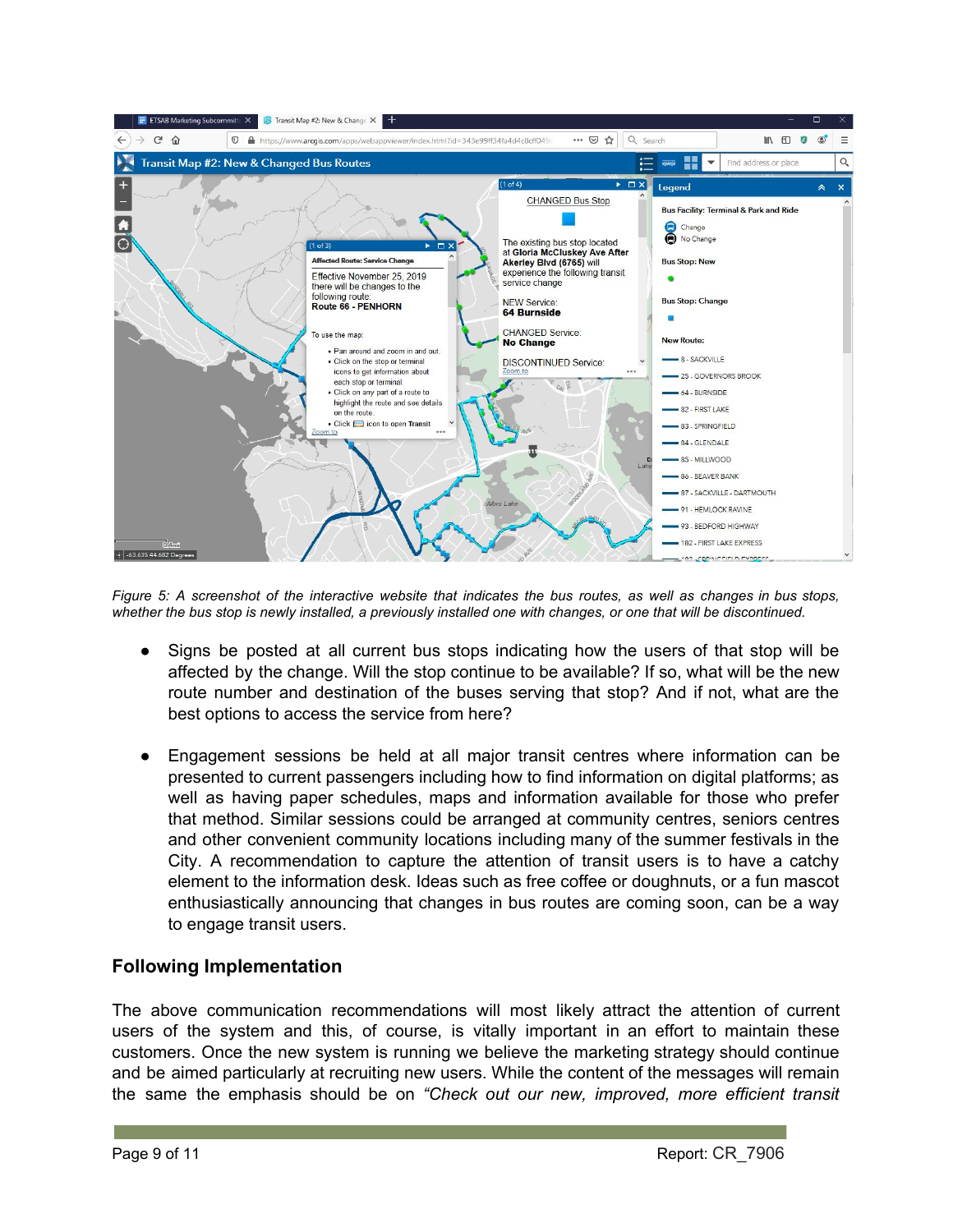*system. Have you tried it yet?"* type of approach. There may be value in advertising improved transfer times, frequencies, or trip durations for a particular trip on a personal story level, such as "*Thanks to the Bus Network Redesign, it now takes Jake seven minutes less to get to the rec centre*."

It is important for bus operators to be able to confidently and consistently assist users regarding the new routes and navigating the new bus network. While the online and printed tools are available for transit users to educate themselves, the immediate point-of-contact for a passenger needing help is the bus Operator. Passengers who struggle with, or may not have access to the new tools, will rely on in-person assistance and will continue to do so until they are comfortable with the new network. Training, updated manuals, and supports for Operators will enable them to serve transit users who are adjusting to all the changes.

Some transit systems have provided a few days or a week of free transit following a major redesign of their system in an effort to attract current non-users. While we think this idea may well have some merit, we could well understand if Council may be reluctant to do this due to the current budget challenges.

Finally, it is important to uphold the principles of transparency, proactiveness and responsiveness in order to keep and maintain the trust of current and new transit users.

| <b>Date</b>                          | <b>Action</b>                                                                                                                                                                                                                                                                                                                                                                                                                                                                                                                                                                                                                                        |
|--------------------------------------|------------------------------------------------------------------------------------------------------------------------------------------------------------------------------------------------------------------------------------------------------------------------------------------------------------------------------------------------------------------------------------------------------------------------------------------------------------------------------------------------------------------------------------------------------------------------------------------------------------------------------------------------------|
| February to May<br>2020              | Information in newspapers<br>$\bullet$<br><b>City of Edmonton Postcards</b><br>$\bullet$<br>Information on social media and on ETS and City of<br><b>Edmonton websites</b><br>Information available at EPL branches and other City<br>$\bullet$<br><b>Facilities</b>                                                                                                                                                                                                                                                                                                                                                                                 |
| June to September<br>2020            | Make available trip planning information for the new system<br>$\bullet$<br>on websites and mobile apps as well as on paper<br>Provide information/education videos on YouTube including<br>testimonials from passengers in other jurisdictions<br>regarding the effectiveness of the on demand system.<br>Promote the availability of these products via newspapers,<br>$\bullet$<br>radio/TV, social media and websites.<br>Conduct engagement/education sessions at community<br>$\bullet$<br>centres, summer festivals, and transit stations.<br>Information signs on bus stops<br>Try to appear as a guest on radio call-in shows.<br>$\bullet$ |
| <b>From</b><br>Mid-September<br>2020 | Marketing directed at current non-users of transit by<br>promoting the "new and improved" transit system.<br>Consider the possibility of a couple of fare-free days<br>$\bullet$                                                                                                                                                                                                                                                                                                                                                                                                                                                                     |

# **Timeline and Accessibility of Information**